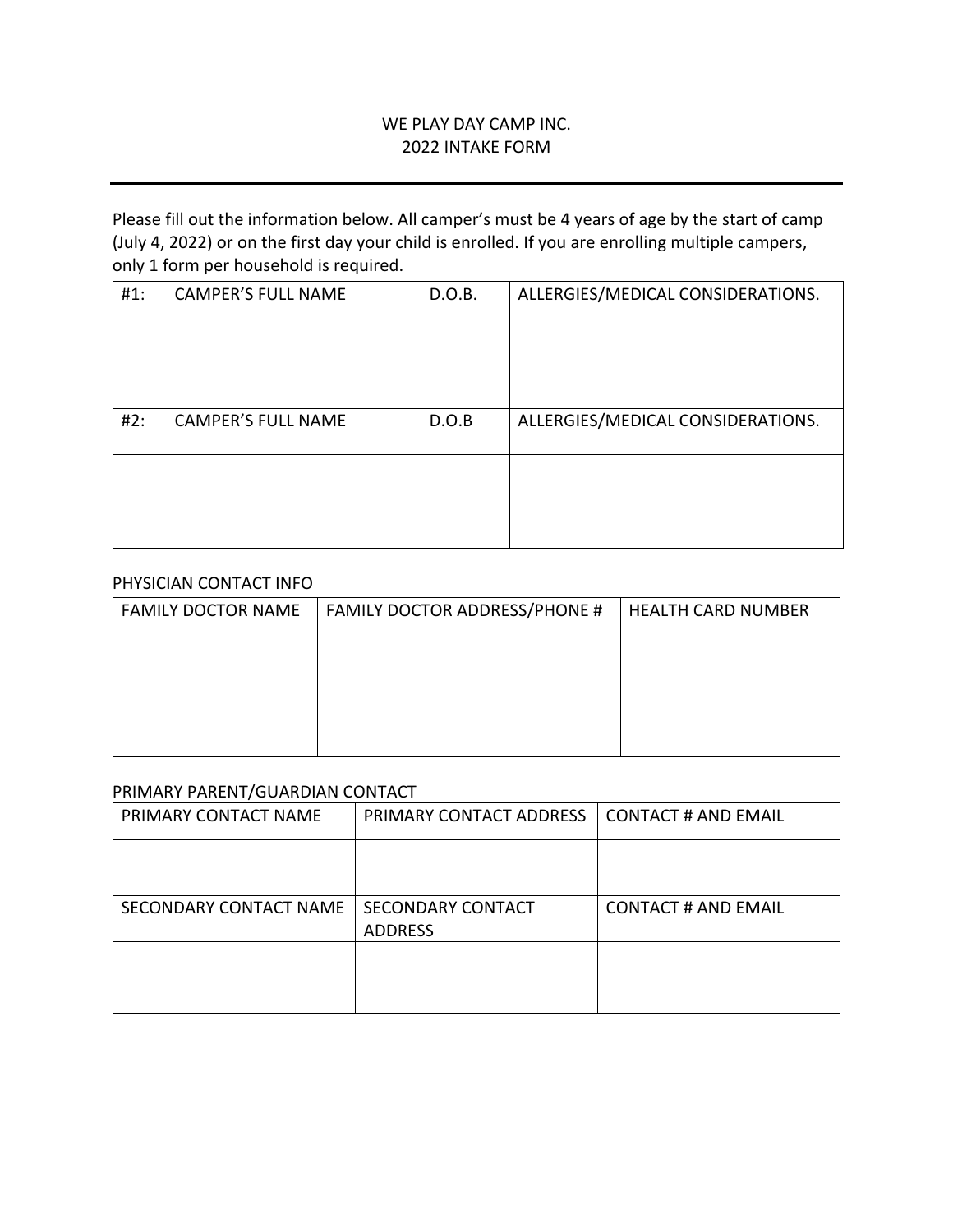# PLEASE LIST ANYONE WHO WILL PICKUP YOUR CHILD ASIDE FROM THE PRIMARY AND SECONDARY CONTACTS LISTED ABOVE. UPON PICKUP WE WILL ASK FOR WRITTEN CONSENT FROM THE PRIMARY CAREGIVERS ALONG WITH PHOTO ID BEFORE RELEASING YOUR CHILD.

| <b>FIRST NAME</b> | <b>LAST NAME</b> | <b>RELATIONSHIP TO CHILD</b> |
|-------------------|------------------|------------------------------|
|                   |                  |                              |
|                   |                  |                              |

## PLEASE CHECK THE WEEKS YOU REQUIRE.

| Week 1: July 4, 2022  | <b>Welcome week</b>         |  |
|-----------------------|-----------------------------|--|
| Week 2: July 11, 2022 | <b>Animal Kingdom</b>       |  |
| Week 3: July 18, 2022 | <b>Mystery Week</b>         |  |
| Week 4: July 25, 2022 | <b>Science Week</b>         |  |
| Week 5: Aug 1, 2022   | <b>Adventure Week</b>       |  |
| Week 6: Aug 8, 2022   | <b>Water Week</b>           |  |
| Week 7: Aug 15, 2022  | <b>Art Week</b>             |  |
| Week 8: Aug 22, 2022  | <b>Sports Week/Send off</b> |  |

# **MEDICAL REQUIREMENT/CONSIDERATIONS**

Circle a response:

| Does your Child have any medical or dietary restrictions? | Yes/No   |
|-----------------------------------------------------------|----------|
| Epi-pen required.                                         | Yes / No |

If yes, please list them here along with signs and symptoms and medical attention required: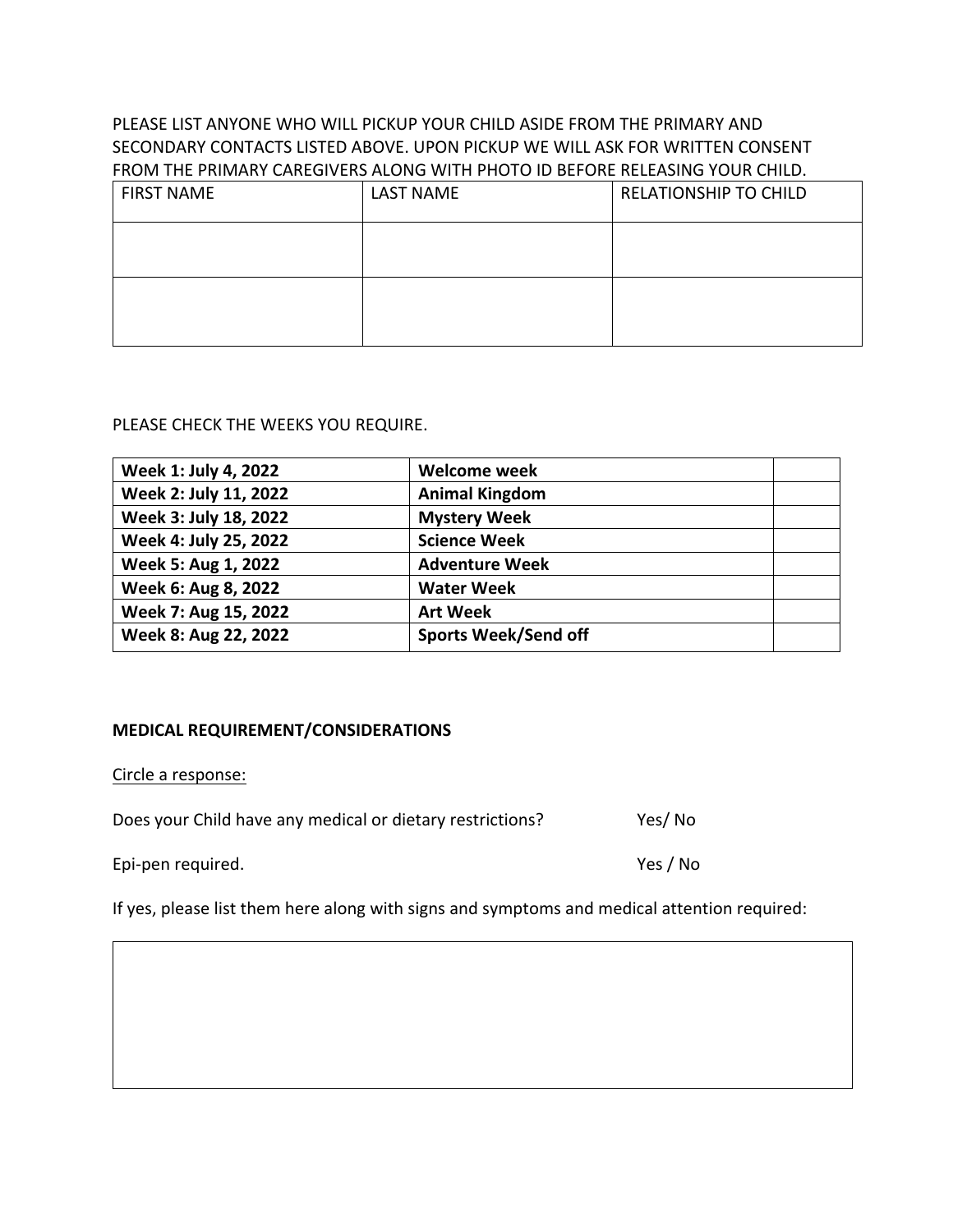# **RELEASE AND PERMISSION AGREEMENTS**

I give permission for my child(ren) to be photographed or filmed for training or promotional purposes on occasion during the period they are enrolled in the program.

Yes Or No Initial:\_\_\_\_\_

I give permission for my child(ren) to attend daily outings within the city limits as planned by the staff and substitute staff when needed.

Yes or No Initial:

I understand during program there will be opportunities for my child(ren) to travel via bus. I will not hold We Play Summer Day Camp inc., or other project partners, liable for any accidents, injury, damage, or loss of personal possessions caused during the program activities

Yes or No Initial:

#### **Parental Waiver 1**

I give permission for my child to receive emergency medical treatment due to sudden illness or accident, including anesthetics and medication by a private Physician or Hospital.

Yes or No Initial: \_\_\_\_\_

## **Parental Waiver 2**

We Play Summer Day Camp is a privately-run day camp. We will do our best to accommodate all children. However, we have limited resources for children with special needs.

I comply and understand that We Play Summer Day Camp Inc. is not responsible or liable for anything outside of what they can accommodate.

I understand that We Play Summer Day Camp has full responsibility and the right to deny my child of care due to violent behaviors that endanger other campers, staff or to themselves with no refund of camp fees.

Yes or No Initial:

## **COVID-19 GUIDELINES FOR WE PLAY DAY CAMP INC.**

• WE PLAY DAY CAMP INC. WILL PROVIDE HAND SANITIZERS AND PROMOTE SAFETY MEASURES DURING OPERATIONAL TIMES FOR THE SAFETY OF ALL CAMPERS. WE WILL